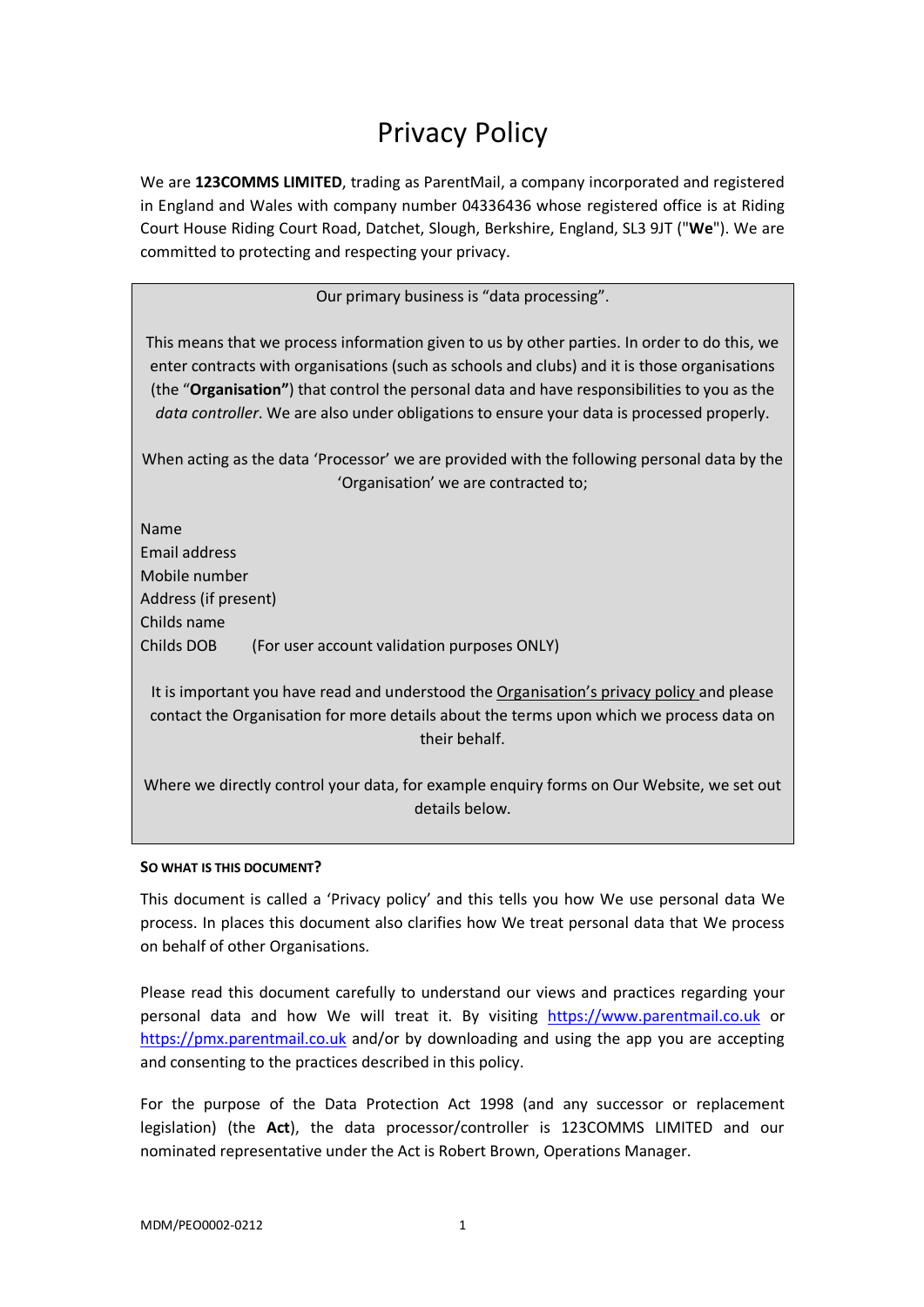#### **INFORMATION WE PROCESS ABOUT YOU AS A DATA PROCESSOR**

In order to access our software (the **Service**), users must confirm the following information to validate their identity (**Login Details**) and create a ParentMail account:

- a. Email address Account ID
- b. Where applicable, child's DOB for user account for validation purposes only

They must then create a user defined Password in order to access the service.

We will also collect and process the following data:

- **Information We collect about you.** With regard to each of your visits to our site or our app We will automatically collect the following information:
	- **Technical Information**. Including the Internet protocol (IP) address used to connect to the Internet, browser type and version, time zone setting, browser plug-in types and versions, operating system and platform;
	- **Location information.** We may also use GPS technology to determine your current location. Some of our location-enabled services require your personal data for the feature to work. If you wish to use the particular feature, you will be asked to consent to your data being used for this purpose. You can withdraw your consent at any time by disabling location sharing services on your device.
	- Information about your visit, including the full Uniform Resource Locators (URL).
- **Information We receive from other sources.** This is information We receive about you if you use any of the other websites We operate or the other services We provide.

## **INFORMATION WE PROCESS ABOUT YOU AS A DATA CONTROLLER**

- **General information you give us.** This is information that you give us by filling in enquiry forms on our website (**our site**) or using our support services. The information you give us may include your name, address, e-mail address and phone number and other information.
- **Information We collect about you.** With regard to each of your visits to our site or our app We will automatically collect the following information:
	- **Technical Information**. Including the Internet protocol (IP) address used to connect your computer to the Internet, your login information, browser type and version, time zone setting, browser plug-in types and versions, operating system and platform;
	- **Location information.** We may also use GPS technology to determine your current location. Some of our location-enabled services require your personal data for the feature to work. If you wish to use the particular feature, you will be asked to consent to your data being used for this purpose. You can withdraw your consent at any time by disabling location sharing services on your device.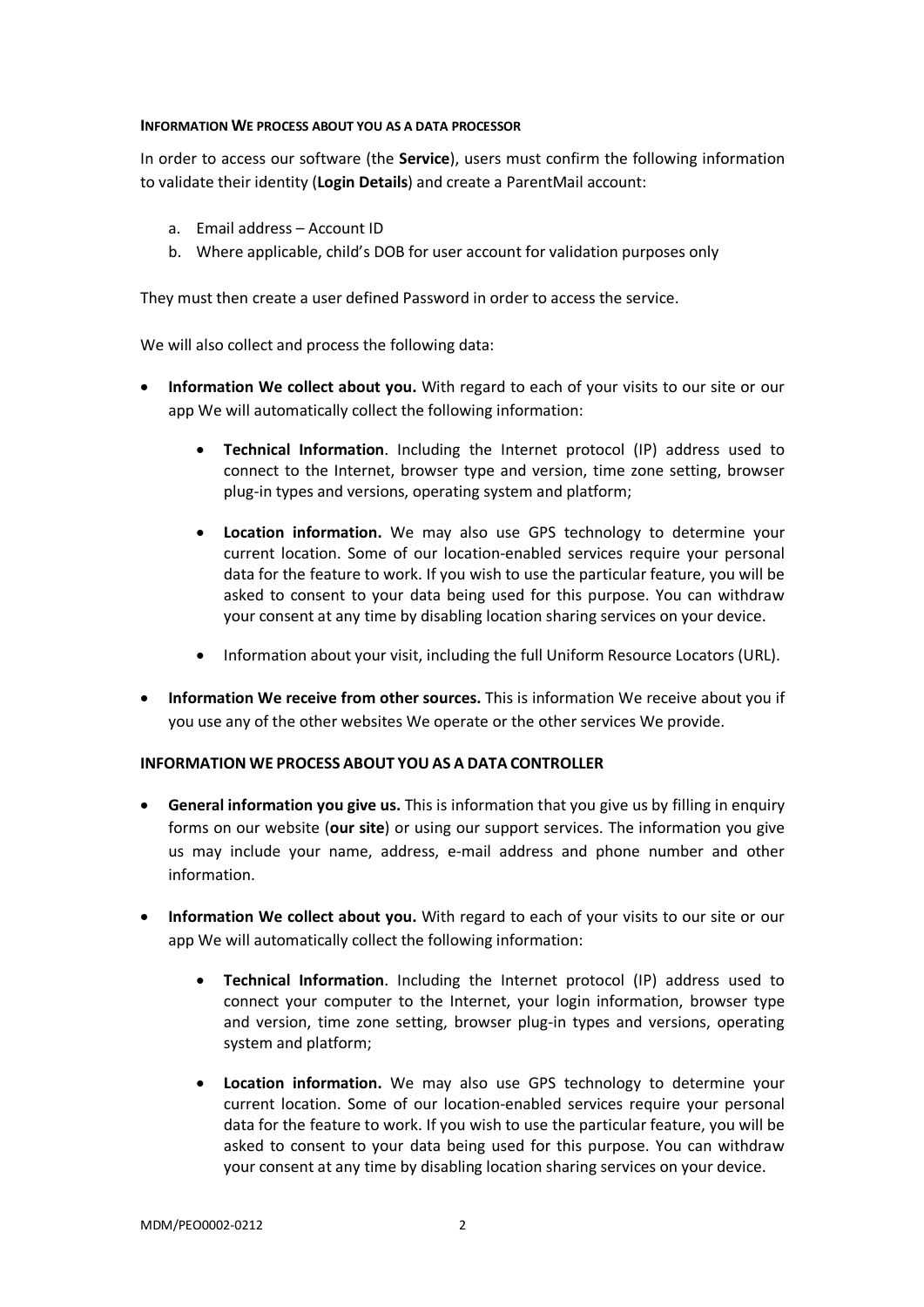• Information about your visit, including the full Uniform Resource Locators (URL).

## **WHY DO WE HAVE YOUR DATA?**

We provide an engagement platform allowing organisations to communicate with its users. If you use the Service we require Login Details in order to authenticate your access to the Service.

We also process a range of personal data as part of the Service. This is processed for the functionality of the Service We are providing, as We are obliged to do so under a contract with an organisation, and We do so with a legitimate business interest.

All information given is held on our servers located in an ISO27001 accredited data centre. We are also Cyber Essentials accredited and have in place a stringent security policy covering all aspects of information management and continuously review and audit our processes.

For further details on how your data is stored, and the security measures applied, please refer to www.parentmail.co.uk/parentmail-systems-security

## **HOW LONG DO WE HOLD YOUR DATA FOR?**

The information we store from you is held for the following lengths of time:

- ParentMail Account Data Your data will be held whilst you have a connection to an organisation.
- In the event that you have no connection for a period of 30 days or more your user data will be automatically deleted. Your User data will also be removed if you delete your own account.
- General Information You Give Us Data collected as part of completion of an enquiry form etc. is held for a maximum period of 24 months and will only be used for marketing communications where consent, at the time of submitting the form via the website (Our Site), is provided.
- Payment Schools Application Process Information collected for the Know Your Customer (KYC checks) process are retained, as required by HMRC, for a minimum of 7 years.

## **COOKIES**

Our website and app use cookies to distinguish you from other users. This helps us to provide you with the most effective experience when you browse our website and also allows us to improve our site. For detailed information on the cookies We use and the purposes for which We use them see our Cookie Policy at www.parentmail.co.uk/cookiepolicy.

## **USES MADE OF THE INFORMATION**

We use information held about you in the following ways: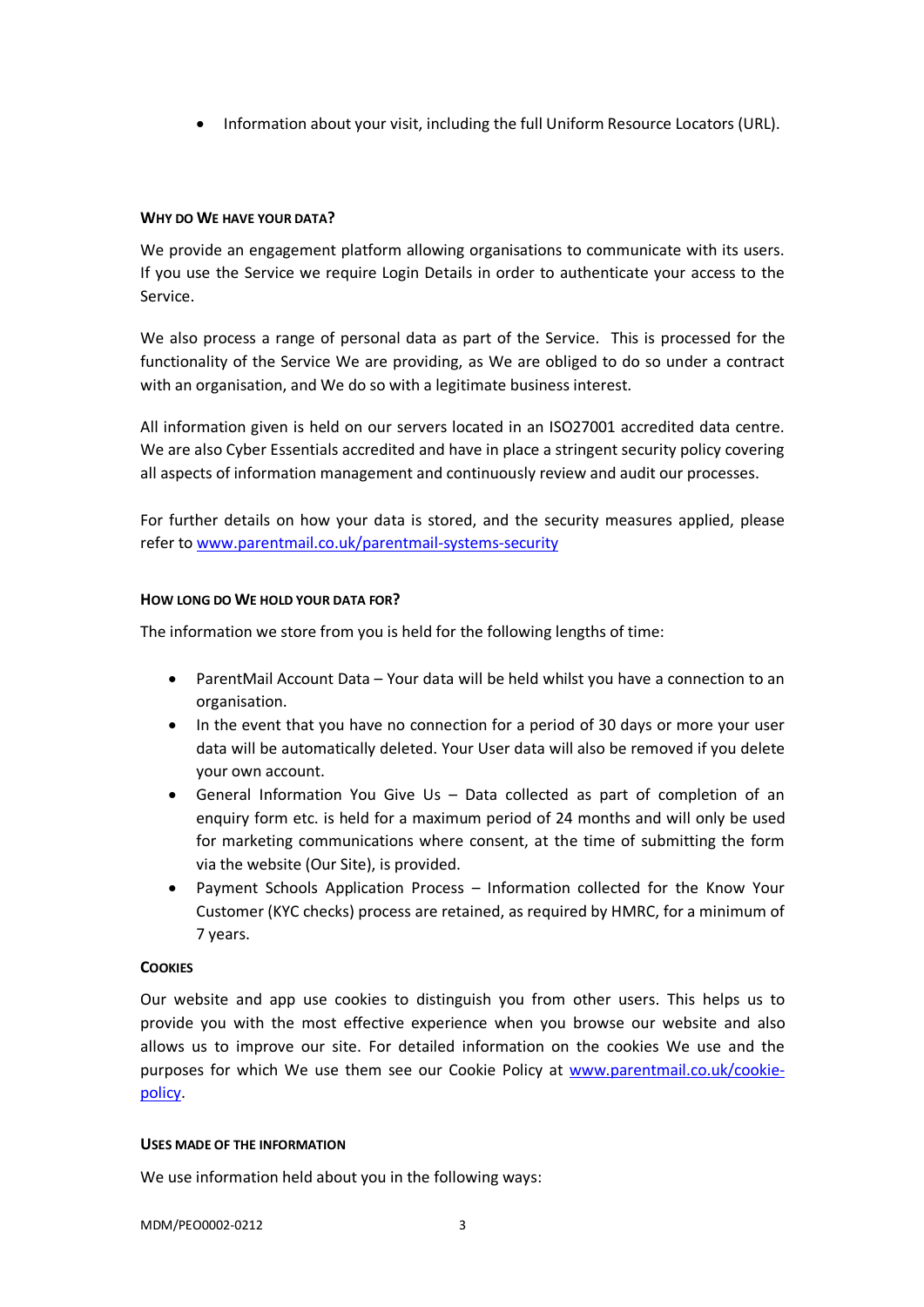- **Information you give to us.** We will use this information:
	- to carry out our contractual obligations to perform the Service and as part of a legitimate business purpose;
	- to notify you about changes to our service;
	- to ensure that content from our site is presented in the most effective manner for you and for your computer or device.
- **Information We collect about your device.** We will use this information:
	- to administer our site and for internal operations, including troubleshooting, data analysis, testing, research, statistical and survey purposes;
	- to improve our site to ensure that content is presented in the most effective manner for you and for your computer;
	- to allow you to participate in interactive features of our service, when you choose to do so;
	- as part of our efforts to keep our site safe and secure;
- **Information We receive from other sources.** We will combine this information with information you give to us and information We collect about you. We will use this information and the combined information for the purposes set out above (depending on the types of information We receive).

## **DISCLOSURE OF YOUR INFORMATION**

You agree that We have the right to share your personal information with:

- Any member of our group, which means our subsidiaries, our ultimate holding company and its subsidiaries, as defined in section 1159 of the UK Companies Act 2006.
- Selected third parties who strictly require the information to provide the service We offer (but We shall never share any data with any advertisers) including:
	- Amazon Web Services (AWS) Inc., (e-mail sending service)
	- Telefonica UK Limited (SMS sending service)
	- Pay360 and PayPal where we provide e-mail and Name (Payment processing services)

We will disclose your personal information to third parties:

• In the event that We sell or buy any business or assets, in which case We may disclose your personal data to the prospective seller or buyer of such business or assets.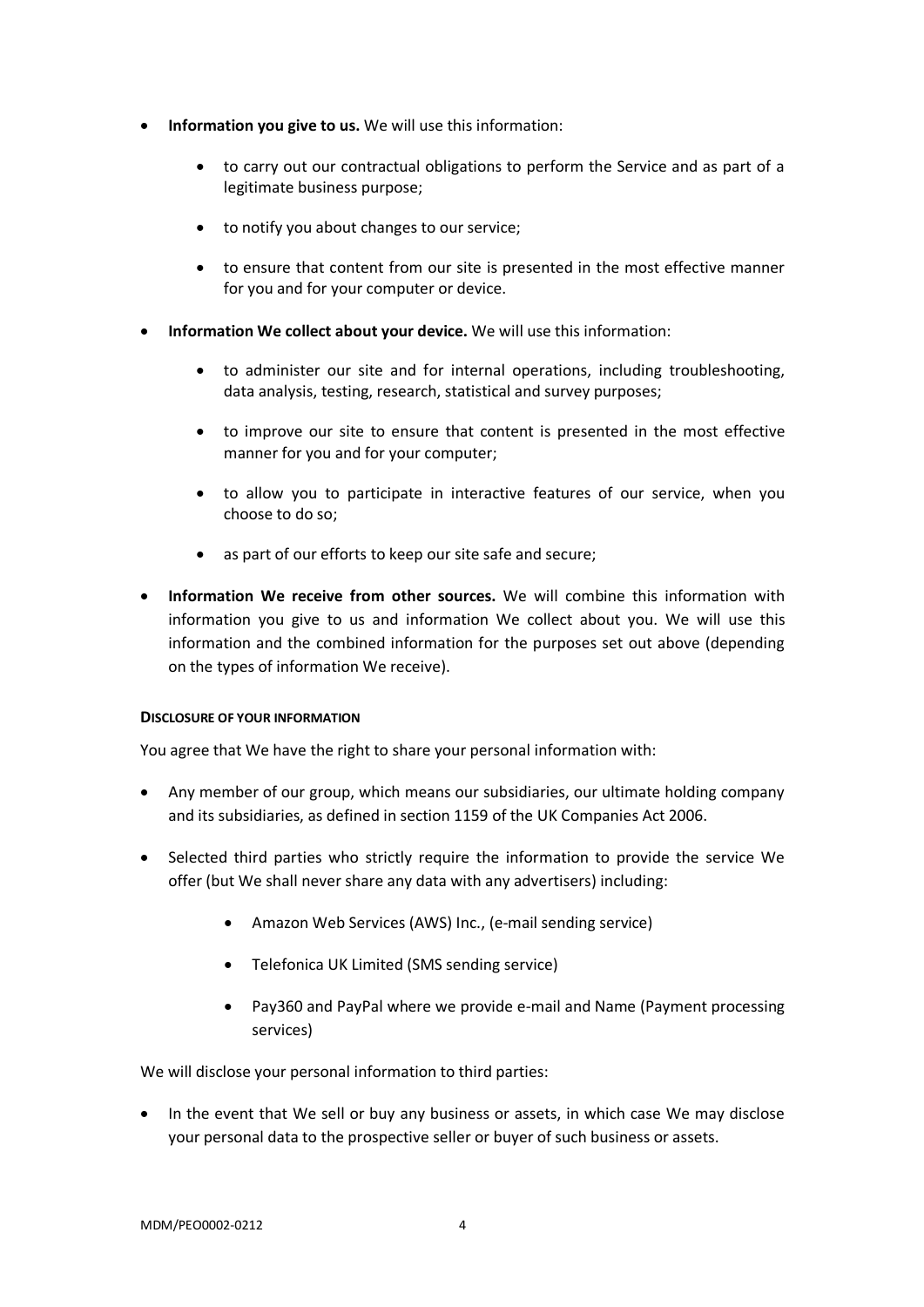- If We or substantially all of our assets are acquired by a third party, in which case personal data held by it about its customers will be one of the transferred assets.
- If We are under a duty to disclose or share your personal data in order to comply with any legal obligation, or in order to enforce or apply our terms of use.

#### **WHERE WE STORE YOUR PERSONAL DATA**

The data that We collect from you will not be transferred to, and stored at, a destination outside the European Economic Area ("**EEA**"). By submitting your personal data, you agree to this transfer, storing or processing. We will take all steps reasonably necessary to ensure that your data is treated securely and in accordance with this privacy policy.

All data stored within the ParentMail systems is stored in an encrypted format using hash algorithms ensuring that your data is secure.

All information you provide to us is stored on our secure servers. All interactions with the ParentMail service including payment transactions will be encrypted using SSL technology. Where We have given you (or where you have chosen) a password which enables you to access certain parts of our site, you are responsible for keeping this password safe and confidential. We ask you not to share a password with anyone.

Unfortunately, the transmission of information via the internet is not completely secure. Although We will do our best to protect your personal data, We cannot guarantee the security of your data transmitted to our site; any transmission is at your own risk. Once We have received your information, We will use strict procedures and security features to try to prevent unauthorised access.

## **YOUR RIGHTS**

You have the right to ask us not to process your personal data for marketing purposes. We will inform you (before collecting your data) if We intend to use your data for such purposes or if We intend to disclose your information to any third party for such purposes. You can exercise your right to prevent such processing by checking certain boxes on the forms We use to collect your data. You can also exercise the right at any time by contacting us at dataprotection@123Comms.com.

Our service may, from time to time, contain links to websites requested by the organisations we contract with. If you follow a link to any of these websites, please note that these websites have their own privacy policies and that We do not accept any responsibility or liability for these policies. Please check these policies before you submit any personal data to these websites.

#### **ACCESS TO INFORMATION**

The Act gives you the right to access information held about you. Your right of access can be exercised in accordance with the Act.